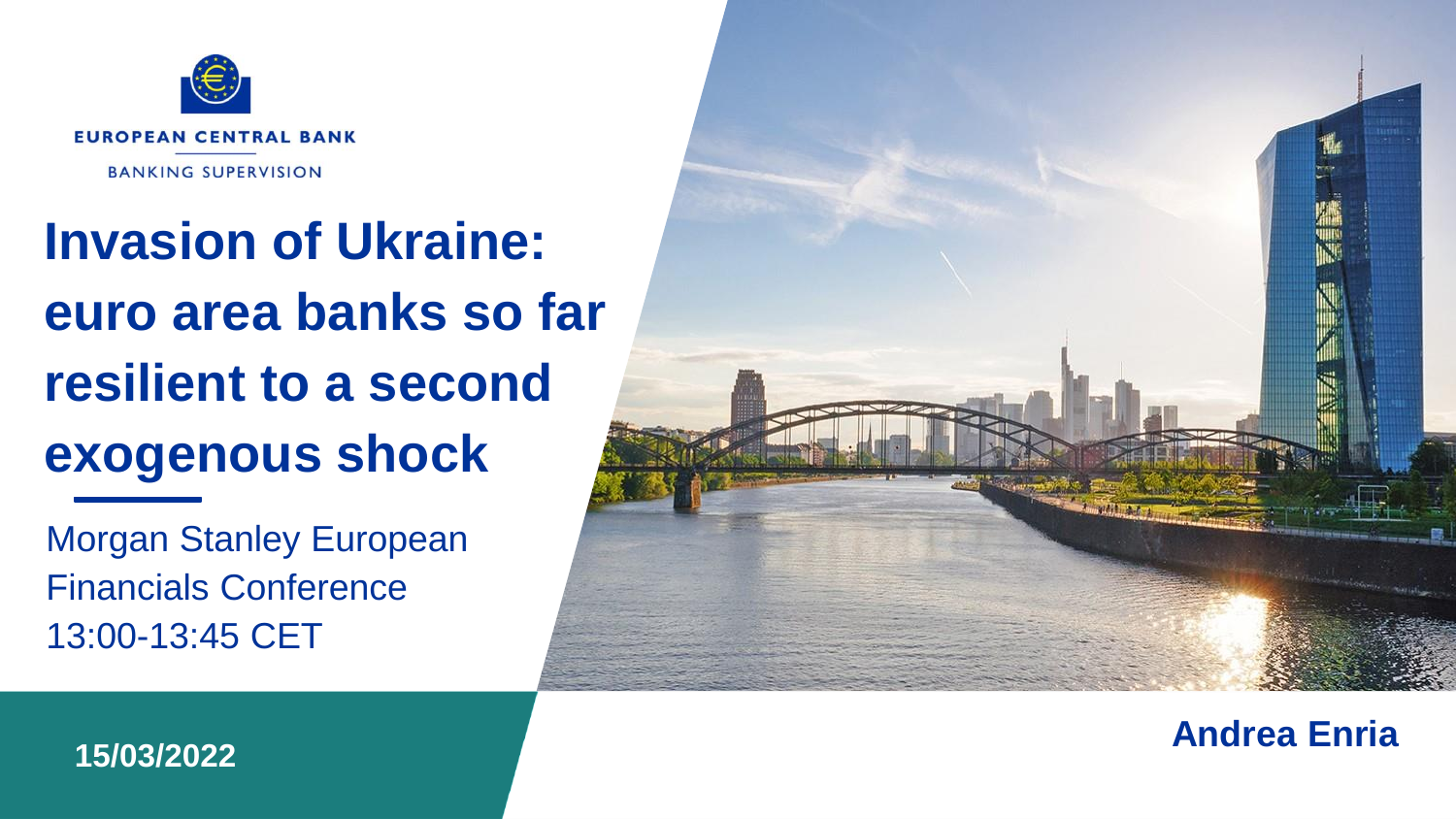## The view from end-2021: rebound in banking sector performance and a positive outlook

#### **End-2021: robust macroeconomic outlook(1)**

• Strong GDP growth in 2021, real GDP to exceed pre-crisis levels in Q1 2022

### **End-2021: strong prudential position, improved during pandemic(2)**

- Strong capital (CET1 15.5%, LR 5.9%), liquidity (LCR 173.8%) and asset quality (NPL 2.2%) positions
- Rebound in profitability (RoE 7.2%)

#### **End-2021: overall positive lending dynamics(3)**

- Q4 2021 largest net increase in loan demand since March 2020 extraordinary increase and expected further increase
- Only mild tightening in credit standards in Q4 2021 and broadly stable outlook

(1) December 2021 Eurosystem staff macroeconomic projections (2) Q3 2021 data (3) Q4 2021 data



#### **Return on equity**

#### Sample: 113 SIs

Net Interest<br>Income

Net Fees an<br>Commission<br>Trading an<br>Investmen<br>Income

Other operati<br>Income

RoE Dec-20

9 8  $\overline{7}$ 

6

5

 $\overline{4}$ 3

 $\overline{a}$ 

 $\Omega$ 

Notes: Green bars show positive impact on profitability (e.g. higher income, lower expenses). Red bars show negative impact on profitability (e.g. lower income or higher costs)

Provision Operatin<br>Expense

Impairments<br>
non Fin. Assets Impairments<br>Fin. Assets Taxes

Other Incom

RoE Sep-2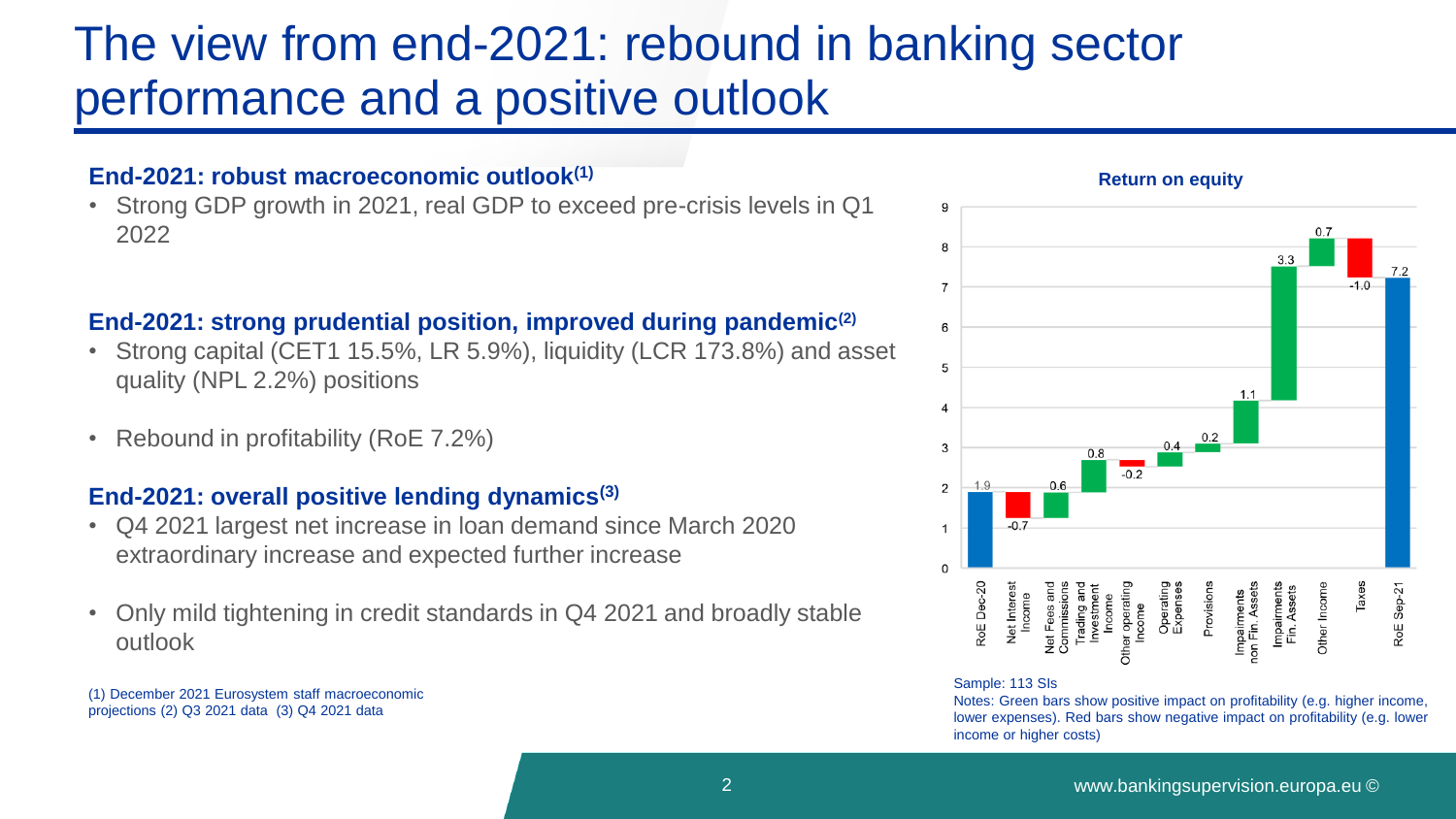## COVID-related asset quality deterioration contained amidst positive revenue diversification and structural developments

### **Cost of risk below pre-pandemic levels:**

- Lower inflows into underperforming loans (Stage 2)
- Improved credit risk parameters

#### **P&L impact of impairments**



**Progress in revenue diversification on the back of cyclical and structural forces:** 

- 2021 approximate 15% increase in **net fee and commissions income**: 50% due to asset management, followed by managed products and payment services.
- Euro area banks increased their global market share of **investment banking** in: i) capital debt markets; ii) syndicated lending.

#### **Slight improvement in cost efficiency, current cost reduction efforts expected to bring delayed benefits:**

• Q3 2021 cost-to-income ratio decreased to 63.6%, lowest since Q4 2017.

#### **Some structural transformations taking place:**

- Peak in M&A transactions reached in 2020 (over €300 billion in asset value), but muted in 2021.
- Numerous sales/acquisitions of business lines during the years 2019-22, also cross-border: asset management, consumer/retail, payments, fintech, etc.

Source: Supervisory reporting and ECB staff calculations. Note: The sample varies over time.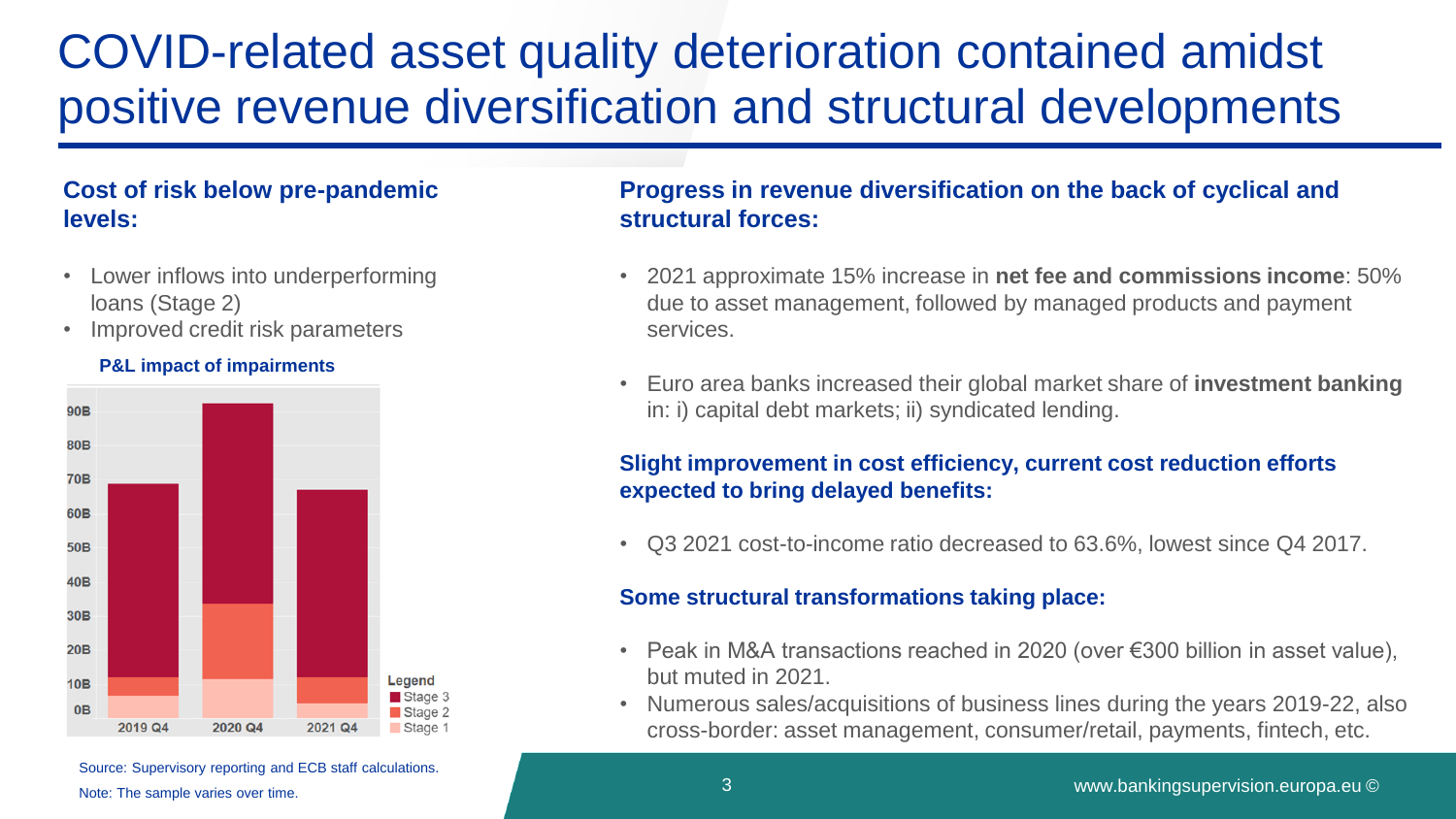## The invasion of Ukraine reversed a steady improvement in investors' stance on EU banks

#### **Prior to the geo-political shock, investors were positive on banks:**

- upside linked to reversal of provisions and gradual normalisation of interest rate environment
- aggregate banks' profit projections above pre-COVID levels until 2023
- some lenders projecting medium-term double-digit return on equity, to levels at or above cost of equity.

### **Since escalation of the conflict, markets have been pricing in uncertainty over sanctions, extent of exposure, and macro implications:**

- **Direct exposures to Russian counterparts**, including:
	- Towards sanctioned entities
	- Cross-border loans
	- Euro area-owned subsidiaries in Russia
- **Direct Russian links in euro area:** Russian subsidiaries
- **Indirect exposures and financial markets volatility (commodities)**
- **Russian-sovereign default scenario?**
- **Operational risk**: cyberattacks, IT connections to Russia/Ukraine
- **Macro impact:** revised GDP growth and price inflation

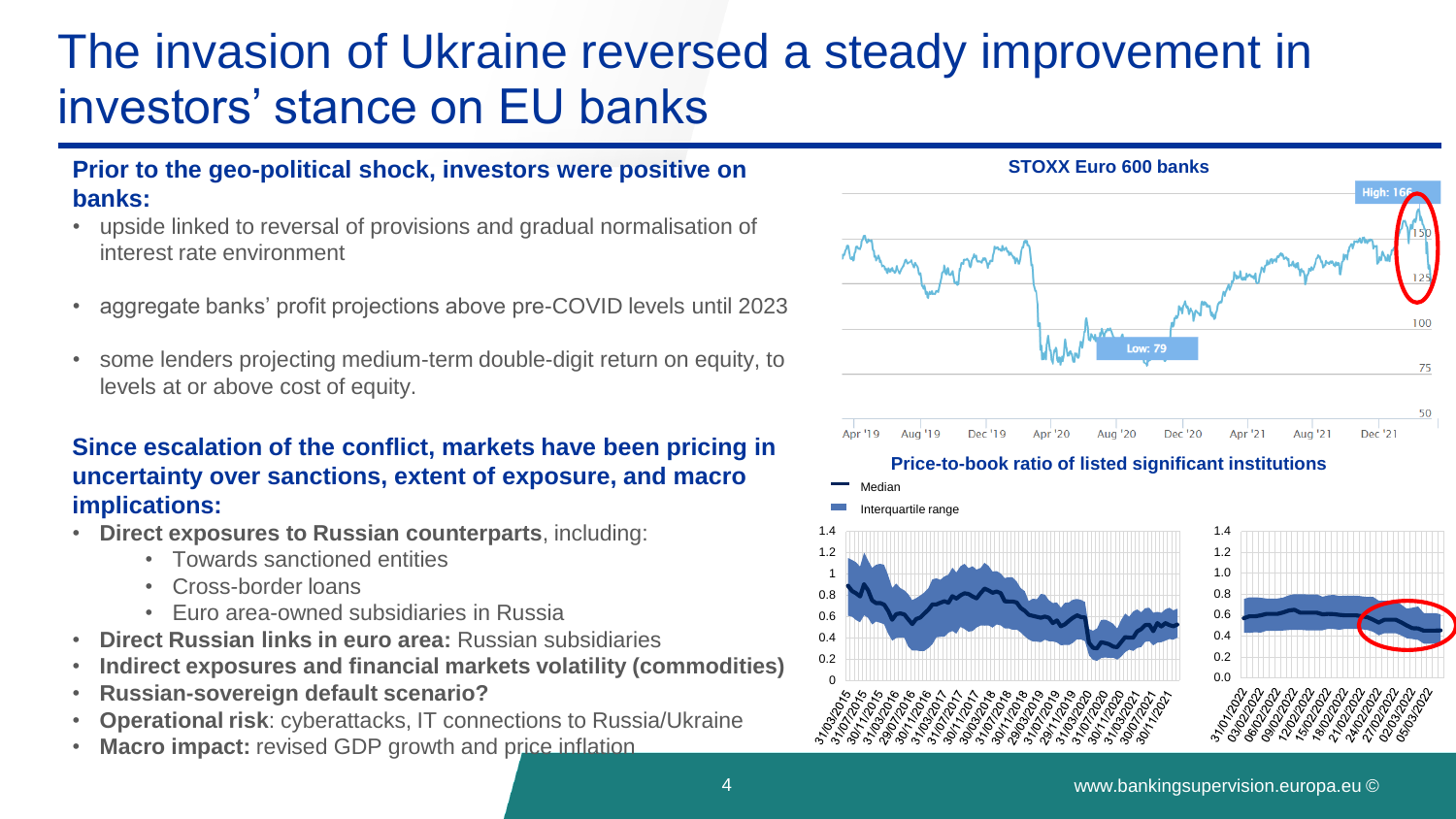## Direct exposures to Russia are manageable overall

### **Exposures of euro area banks to credit, securities and derivatives appear contained**

- Russian economic downturn likely to cause asset quality deterioration and credit valuation adjustments.
- Institutions are reducing exposures and unwinding positions. Operational hiccups due to sanctions (e.g. asset freezes, exclusion from SWIFT) contained so far.

### **Even extreme "walk-away" scenarios from subsidiaries in Russia owned by significant institutions seem manageable given the currently solid group capital position**

- In light of sanctions and Russian retaliation, market intelligence is not ruling out the possibility of "walk-away" scenarios.
- Limited intra-group funding at risk, as most establishments are locally funded;
- Equity in subsidiaries would be at stake.

### **Impact from Russian links so far contained**

• Sanctions and potential Russian retaliation can put pressure on EU establishments of Russian groups (e.g. Sberbank AG) or raise counterparty/correspondent banking concerns.

#### **SIs' and LSIs' credit exposure to Russia**

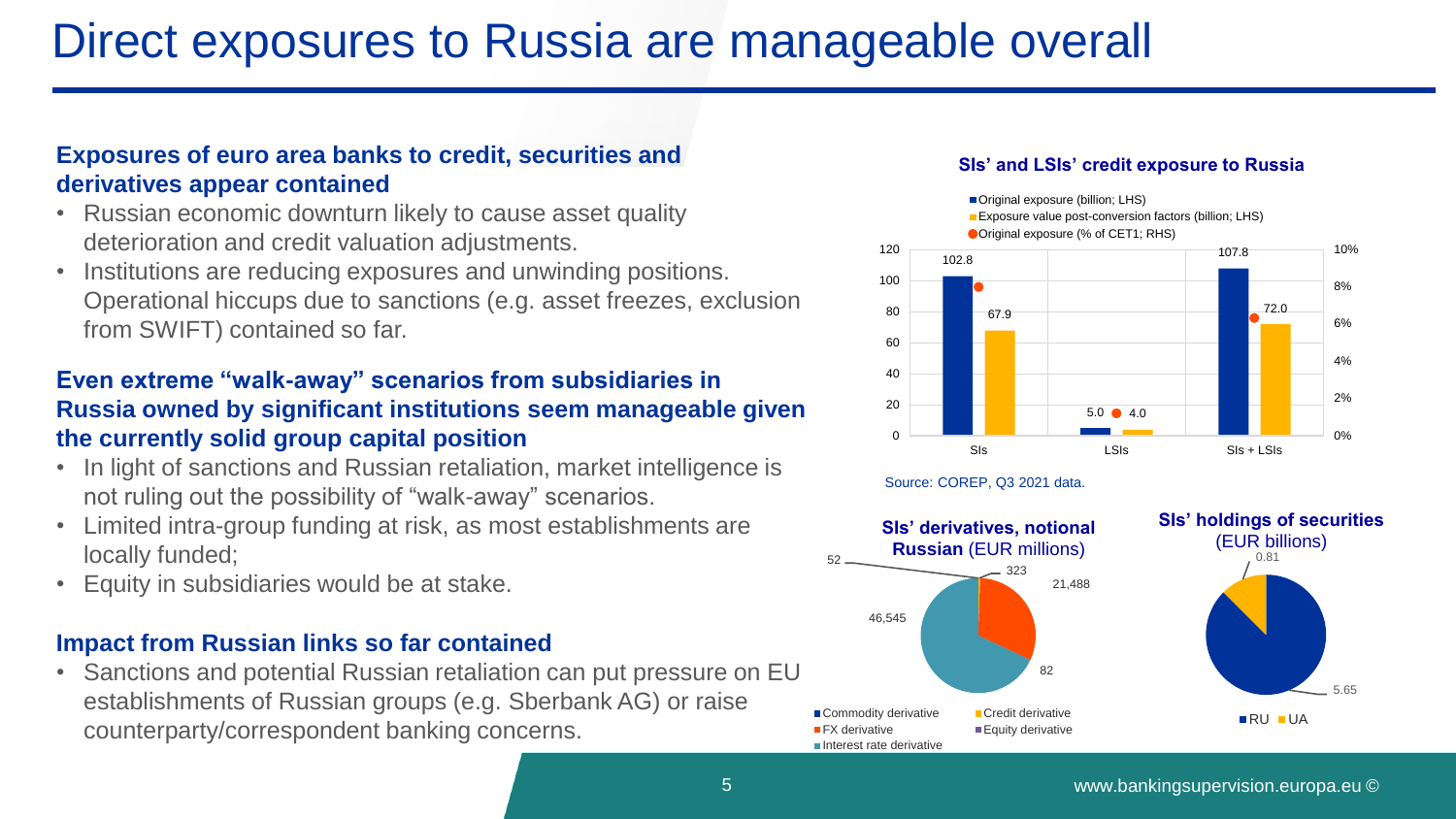## Several channels of indirect impact, none disruptive so far

**by Russia and Ukraine** *(EUR billions)* Need to check concentrated exposures to **non-Russian counterparts hit by Euro area regulated NBFIS holdings sanctions** 

**Bank-Non-bank financial intermediation (NBFI) nexus:** regulated NBFIs' exposures to Russia-Ukraine appear limited (charts). Market intelligence does not see material risks within unregulated NBFIs.

- 0.31% Euro area investment funds' shares holdings (market value)
- 0.52% Euro area investment funds' debt holdings (nominal value)

Rating agencies warn about possible **Russian-sovereign default scenario**, following Russian decree on payments to foreign creditors

**Broader financial markets volatility** can trigger counterparty credit risk (margin calls) losses, which remain contained so far.

• Oil, gas and other commodities fluctuations (charts), currency fluctuations;



### **Euro area regulated NBFIs holdings of securities issued**



(\*) Figures for pension and insurance funds have been corrected. A previous version of these slides mistakenly showed the values of 0.2 and 0.1

#### **European commodities futures** (index)

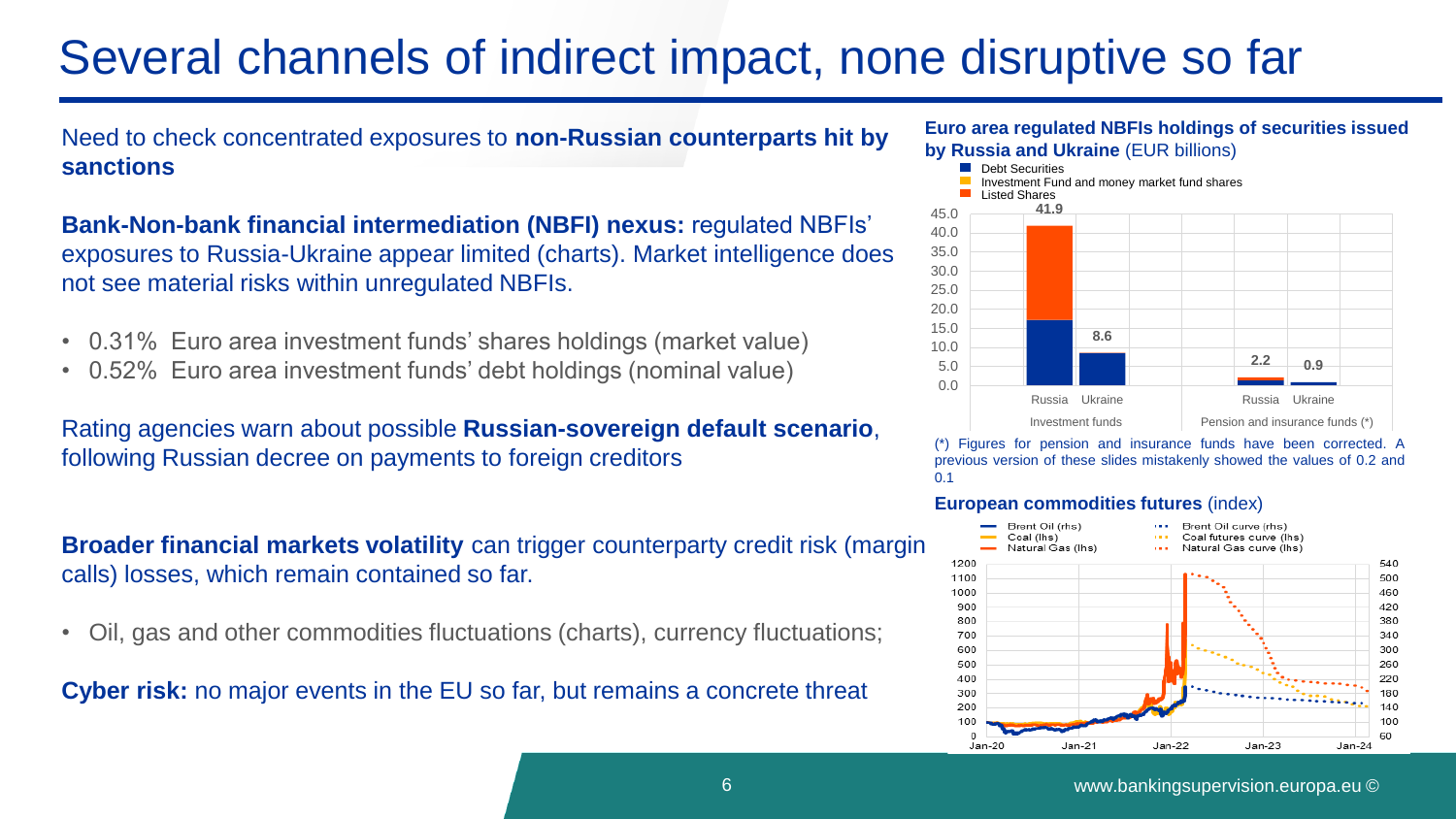## Escalation of international sanctions and Russian response to trigger a temporary slowdown in euro area growth

### **Headwinds to the euro area growth intensified and real GDP growth revised downwards for 2022-23:**

- outlook for euro area activity has become more uncertain;
- rising energy and commodities prices and negative confidence effects introduce downside risks to domestic GDP growth.

### **Soaring energy prices have resulted in a substantial upward revision of HICP inflation for 2022 adding further upside risks to the near-term inflation outlook:**

• near-term price pressures have risen significantly, mainly driven by the recent rise in commodity prices and ongoing supply bottlenecks.

Source: March 2022 ECB staff macroeconomic projections for the euro area. Note: Compared with the baseline, the adverse scenario assumes stricter sanctions on Russia and more sustained geopolitical tensions, while the severe scenario additionally includes a stronger reaction of energy prices due to cuts in supply, stronger repricing in financial markets and larger second-round effects.

#### **Real GDP growth projections for the euro area**  (annual percentage changes)



#### **HICP inflation projections for the euro area**  (annual percentage changes)

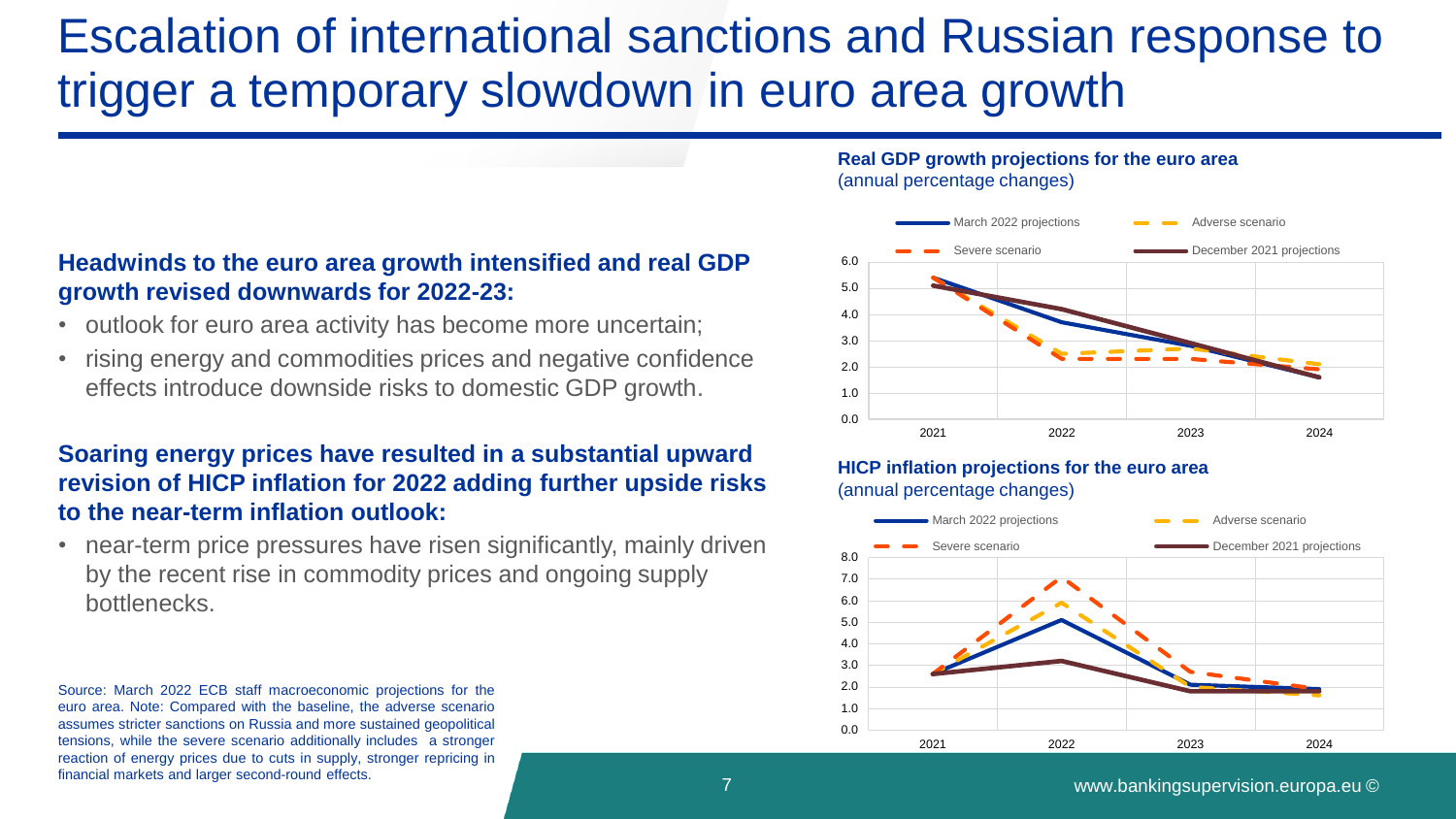## What implications for shareholders? Banks catching up with distributions, resorting more to share buy-backs

- 2021 aggregate payout ratio (right chart) slightly above pre-pandemic (left chart).
- Catch-up broadly acceptable in light of previous period of restriction (ECB recommendation middle chart).
- As banks are reviewing their capital trajectories, those most affected by Ukraine war are revising their distribution plans

**Significant institutions' planned and realised distributions** (EUR billions)



#### Source: JSTs' internal surveys on banks' profit distribution plans.

Notes: The number of SIs can change from one reference period to another owing to amendments to the list of SIs following assessments by ECB Banking Supervision. "Gross profits" are profits attributable to the owners of the parent company, in line with supervisory reporting, and do not include losses. As a reminder, on 27 [March](https://www.bankingsupervision.europa.eu/press/pr/date/2020/html/ssm.pr200327~d4d8f81a53.en.html) 2020 the ECB asked banks not to distribute dividends or buy back shares during the COVID-19 pandemic. A similar recommendation was made in July [2020,](https://www.bankingsupervision.europa.eu/press/pr/date/2020/html/ssm.pr200728_1~42a74a0b86.en.html) and in [December](https://www.bankingsupervision.europa.eu/press/pr/date/2020/html/ssm.pr201215~4742ea7c8a.en.html) 2020 the ECB asked banks to limit their distributions. Finally, in July [2021](https://www.bankingsupervision.europa.eu/press/pr/date/2021/html/ssm.pr210723~7ef2cdf6b7.en.html) it was decided that the ECB's dividend recommendation would not be extended beyond September 2021.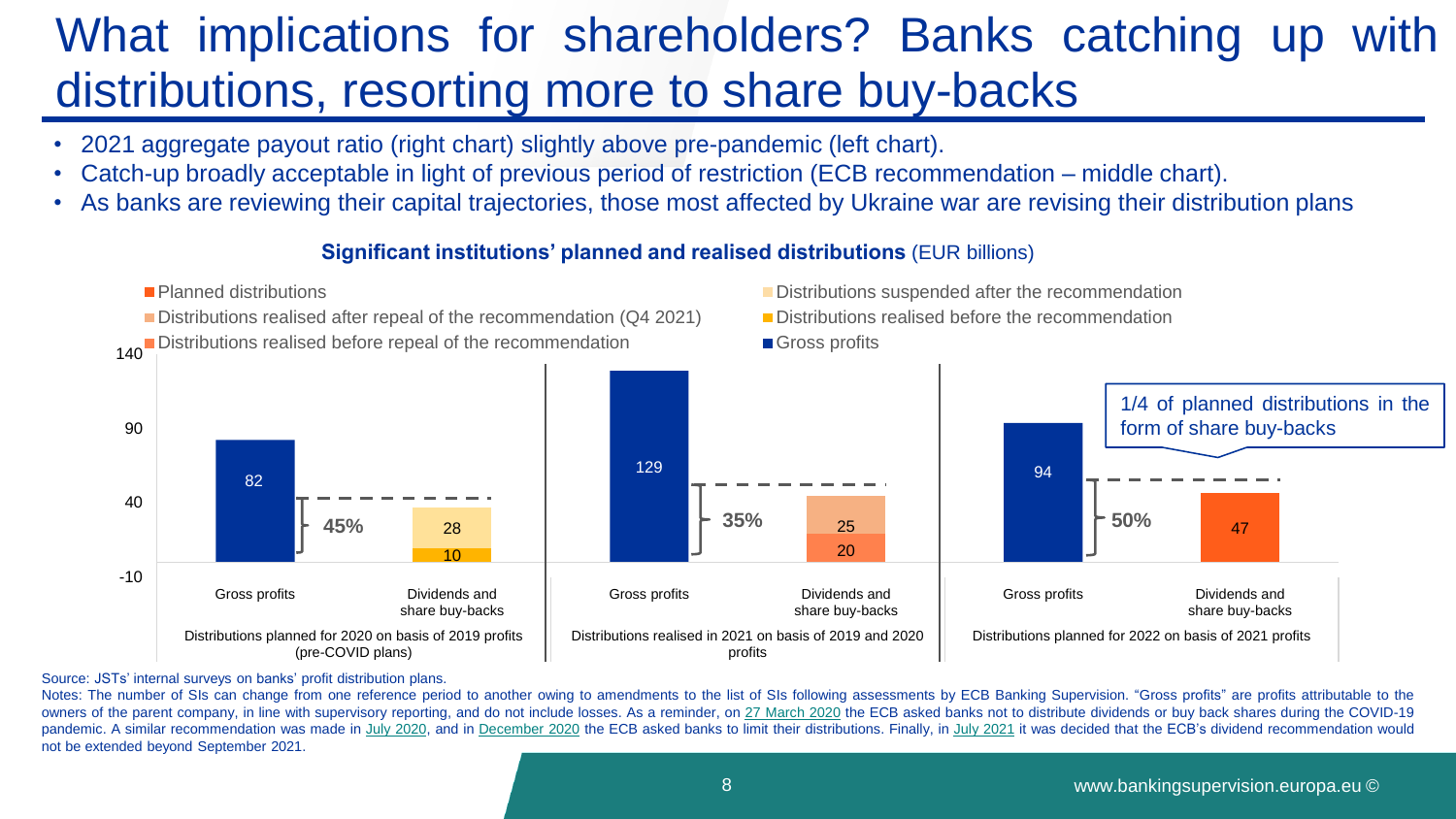## Supervisory approach to distributions: plans anchored to sound bank-specific capital planning

The ECB assesses banks' distributions on an individual basis and expects:

- Distributions anchored to **sound capital planning** under credible **baseline** and **severe institution-specific adverse scenarios.**
- In particular: banks to define **sound internal capital targets, including minimum thresholds (management buffers) above supervisory requirements and buffers,** and evidence that their distribution plans remain compatible with those targets in the context of their capital planning exercise.
- Banks to refrain from expressing distribution policies in terms of **absolute amounts,(1)** and anyway clarify that distributions are subject to the fulfilment of strategic plans, both in terms of profit generation and capital trajectories
- Banks to liaise in **supervisory dialogue before publicly announcing their distributions.**